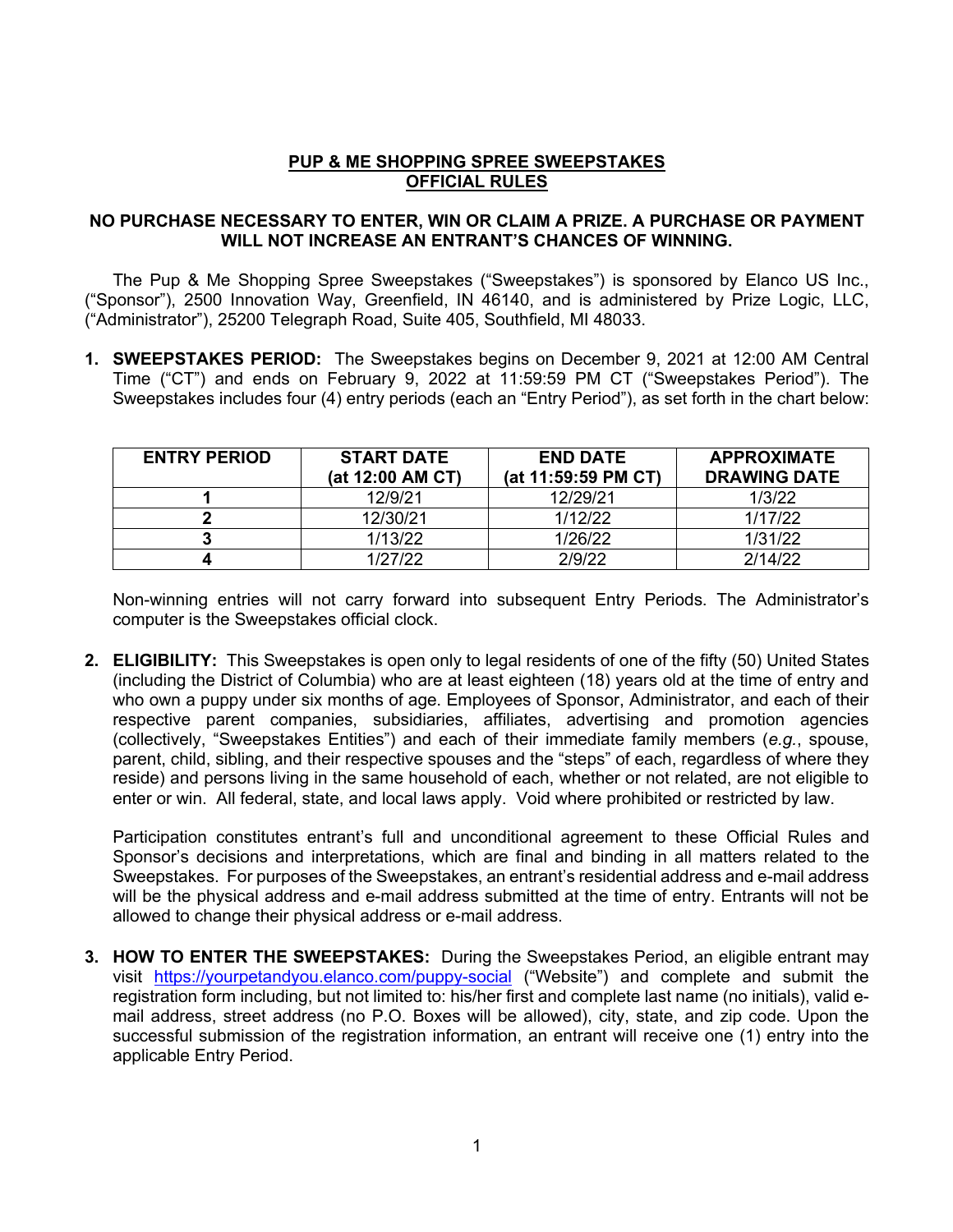**Entry Limit**: There is a limit of one (1) entry per person per Entry Period. If more than one (1) entry per Entry Period is received from the same person, telephone number and/or e-mail address, such entrant's entries may, at the Sponsor's sole discretion, be disqualified. Entrants are prohibited from using more than one (1) e-mail address or multiple identities. If it is found or suspected that an entrant is using more than one (1) e-mail address or multiple identities to participate in the Sweepstakes, then that entrant, in Sponsor's sole discretion, may not be eligible to win a prize.

**IMPORTANT:** MESSAGE AND DATA RATES MAY APPLY IF AN ENTRANT ENTERS THIS SWEEPSTAKES ON HIS/HER MOBILE DEVICE. NOT ALL MOBILE TELEPHONE/WIRELESS PROVIDERS CARRY THE SERVICE NECESSARY TO PARTICIPATE IN THESE SWEEPSTAKES. ENTRANTS SHOULD CONSULT THEIR WIRELESS PROVIDER'S PRICING PLANS. MOBILE ENTRY IS NOT REQUIRED TO ENTER OR WIN A PRIZE IN THIS SWEEPSTAKES.

**4. RANDOM DRAWING:** On or around the dates set forth in the chart in Section 1, the Administrator will randomly select one (1) potential winner from all eligible entries received from each Entry Period. There will be a total of four (4) potential winners, one (1) per Entry Period. Each winner is considered a potential winner pending verification of his/her eligibility and compliance with these Official Rules.

## **5. PRIZES, APPROXIMATE RETAIL VALUE ("ARV"), AND ODDS OF WINNING:**

- **A. Prizes (4 total, 1 per Entry Period):** The prize is a \$1,000 gift card. The ARV of each prize is \$1,000.
- **B. Total ARV:** The total ARV of all prizes is \$4,000.
- **C. Odds of Winning:** The odds of winning a prize depend on the number of eligible Sweepstakes entries received during each Entry Period.
- **D. General Conditions:** There is a limit of one (1) prize per person/household. In no event will more than four (4) prizes, be awarded. If, for any reason, more prize notifications are sent (or more claims are received) than the number of prizes offered, as set forth in these Official Rules, Sponsor reserves the right to award the intended number of prizes through a random drawing from among all eligible prize claims received.

The use of a gift card is subject to the terms and conditions set forth thereon which shall govern the use of the gift card. Use of a gift card constitutes the user's acceptance of the terms and conditions so the winners should read the terms and conditions on the gift card carefully. Winners must protect the gift card and treat the gift card as he/she would any other valuable document. The gift cards will not be redeemed or exchanged for cash, except where required by law. The gift cards will not be replaced or replenished if it lost, stolen, damaged, destroyed or used without the winner's permission and will be voided if altered or defaced.All costs and expenses not specifically included herein are solely the winner's responsibility.

**6. HOW TO CLAIM A PRIZE:** The potential winners are subject to verification of eligibility and compliance with these Official Rules. After each random drawing, Administrator will notify the potential winner via e-mail at the e-mail address provided at the time of registration. Each potential winner will be required to sign and return an Affidavit of Eligibility and Liability/Publicity Release (except where prohibited) and any other requested documents within five (5) calendar days from the date of attempted notification or the prize may be forfeited in its entirety and awarded to an alternate winner, at the Sponsor's sole and absolute discretion. Potential winners may also be required to provide proof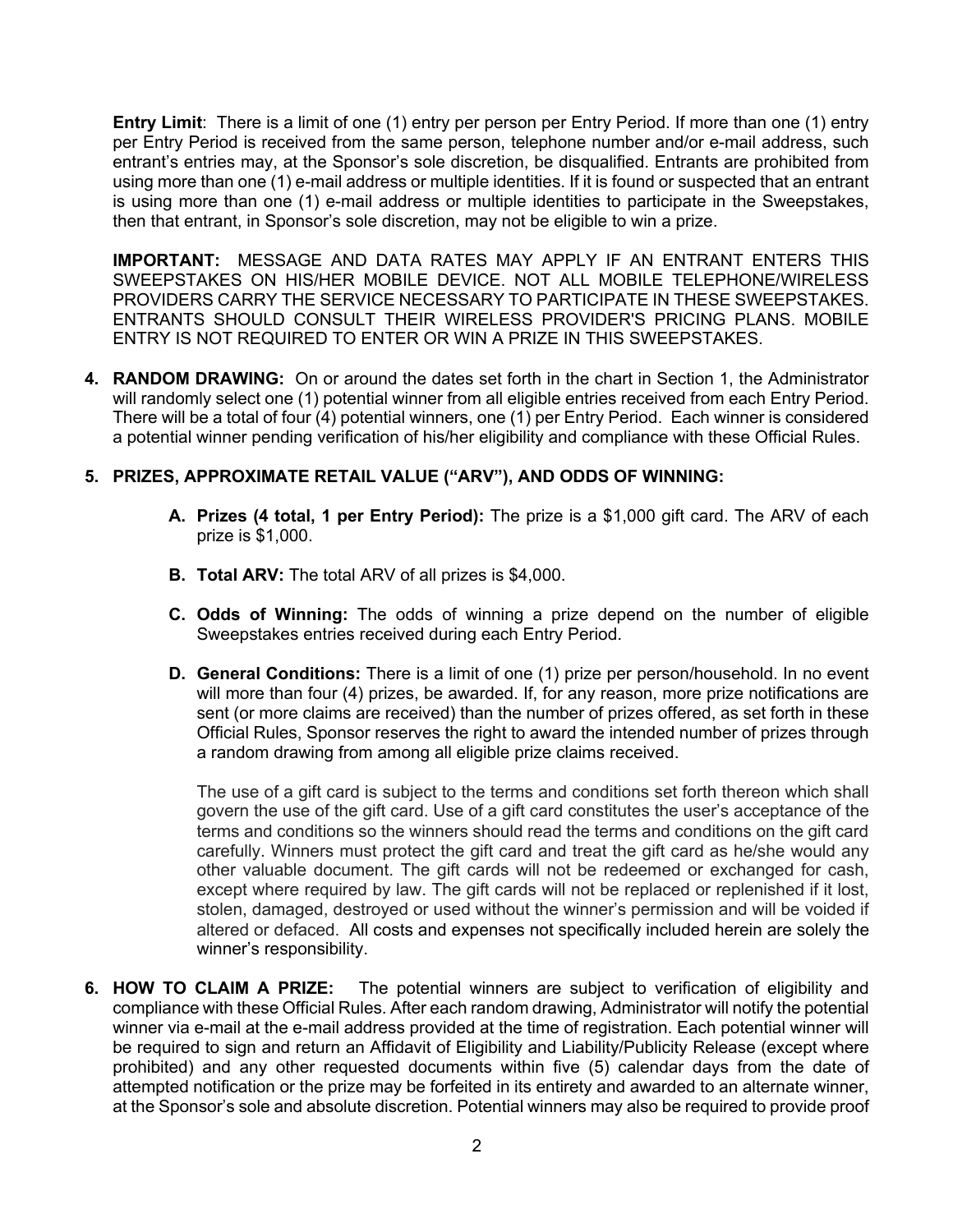of ownership of a puppy under six months of age, as determined or requested by the Sponsor in its sole discretion. Failure to provide all required information and a signature on the documents within the stated time period may result in forfeiture of a winner's right to claim his/her prize, and may result in the prize being awarded to an alternate winner, if time permits. If a potential winner is disqualified, found to be ineligible or not in compliance with these Official Rules, declines to accept a prize, the respective prize may be forfeited. If a prize is forfeited, the prize may be awarded to an alternate winner, selected in a random drawing from among all remaining eligible entries, as determined by Sponsor in its sole discretion. If, after a good-faith attempt, Sponsor is unable to award or deliver a prize, the prize may not be re-awarded. Upon verification of eligibility, the prizes will be mailed to the winners at the physical addresses (P.O. Boxes are not permitted) provided at the time of entry. Any portion of a prize not accepted by winner will be forfeited. Each winner shall be solely responsible for payment of any and all applicable federal, state, and local taxes for his/her prize won. Sponsor will issue an IRS Form 1099-MISC for each winner. All other costs and expenses not expressly set forth herein shall be solely each winner's responsibility.

Sponsor will attempt to notify each potential winner as set forth above, but Sponsor is not responsible for any undelivered e-mails, including without limitation e-mails that are not received because of a winner's privacy or spam filter settings which may divert any Sweepstakes e-mail, including any winner notification e-mail, to a spam or junk folder. Prizes that are unclaimed, unredeemed, or returned as undeliverable will not be awarded. Prizes are non-transferable and no prize substitution, exchange or cash equivalent will be allowed, except by Sponsor, who reserves the right to substitute a prize of equal or greater value in case of unavailability of the prize or force majeure, at Sponsor's sole and absolute discretion. Sweepstakes Entities shall not be held responsible for any delays in awarding a prize for any reason.

**7. LIMITATION OF LIABILITY:** By participating in this Sweepstakes, entrants agree that the Sweepstakes Entities and each of their respective affiliates, subsidiaries, representatives, consultants, contractors, legal counsel, advertising, public relations, promotional, fulfillment and marketing agencies, website providers and each their respective officers, directors, stockholders, employees, representatives, designees and agents ("Released Parties") are not responsible for: (i) lost, late, incomplete, stolen, misdirected, postage due or undeliverable e-mail/text notifications or postal mail; (ii) any computer, telephone, satellite, cable, network, electronic or Internet hardware or software malfunctions, failures, connections, or availability; (iii) garbled, corrupt or jumbled transmissions, service provider/network accessibility, availability or traffic congestion; (iv) any technical, mechanical, printing or typographical or other error; (v) the incorrect or inaccurate capture of registration information or the failure to capture, or loss of, any such information; (vi) any error, omission, interruption, deletion, defect, delay in operation or transmission, communications line failure, technical error, theft or destruction or unauthorized access to the Sweepstakes; (vii) any injury or damage, whether personal or property, to entrants or to any person's computer related to or resulting from participating in the Sweepstakes and/or accepting a prize; and (viii) entries that are late, forged, lost, misplaced, misdirected, tampered with, incomplete, deleted, damaged, garbled or otherwise not in compliance with the Official Rules. Further, the Sweepstakes Entities are not responsible for any unanswered or undeliverable winner notifications.

By entering the Sweepstakes, each entrant agrees: (i) to be bound by these Official Rules, including entry requirements; (ii) to waive any rights to claim ambiguity with respect to these Official Rules; (iii) to waive all of his/her rights to bring any claim, action or proceeding against any of the Released Parties in connection with the Sweepstakes; and (iii) to forever and irrevocably agree to release and hold harmless each of the Released Parties from any and all claims, lawsuits, judgments, causes of action, proceedings, demands, fines, penalties, liability, costs and expenses (including, without limitation, reasonable attorneys' fees) that may arise in connection with: (a) the Sweepstakes,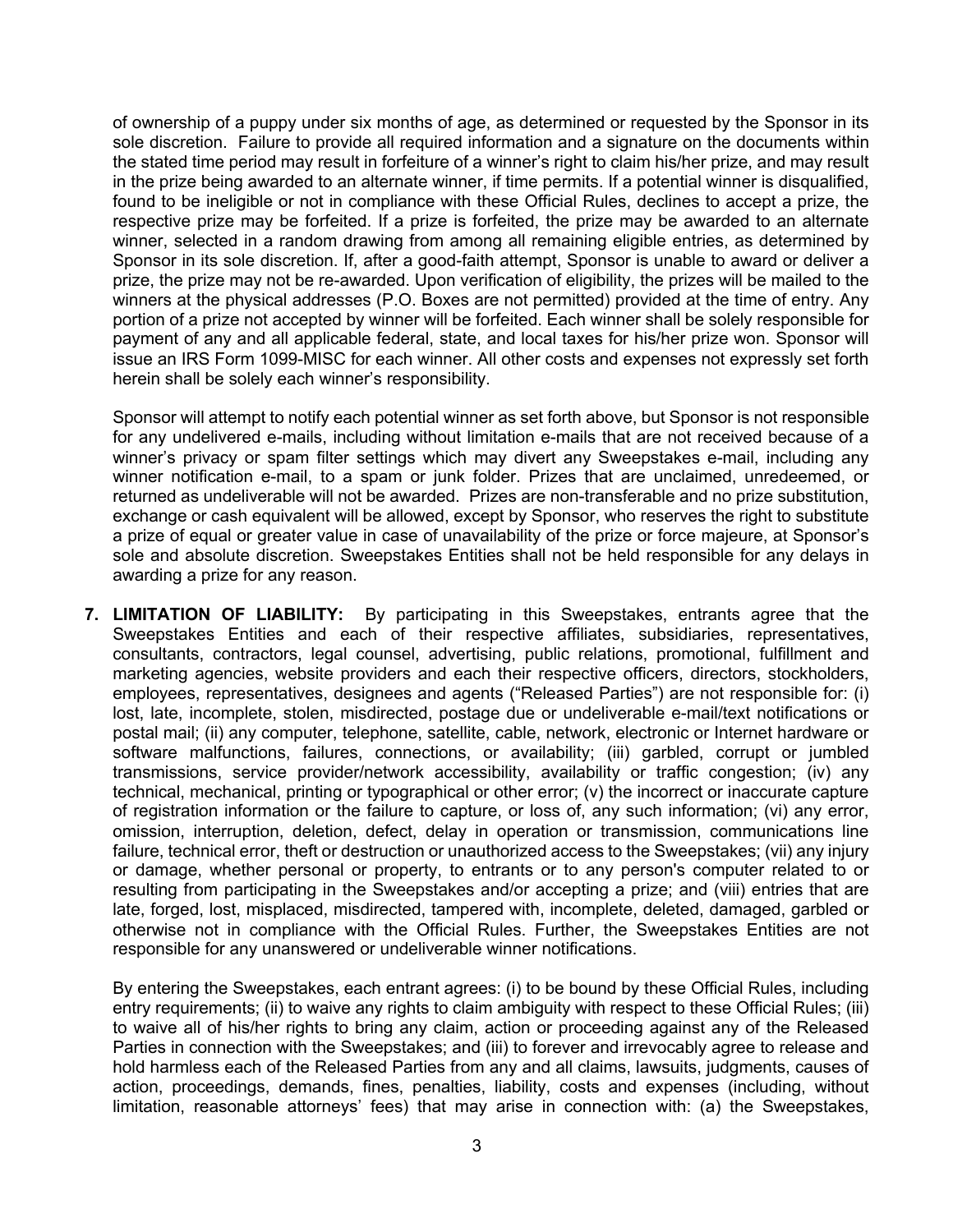including, but not limited to, any Sweepstakes-related activity or element thereof, and the entrant's entries, participation or inability to participate in the Sweepstakes; (b) the violation of any third-party privacy, personal, publicity or proprietary rights; (c) acceptance, attendance at, receipt, travel related to, participation in, delivery of, possession, defects in, use, non-use, misuse, inability to use, loss, damage, destruction, negligence or willful misconduct in connection with the use of a prize (or any component thereof); (d) any change in the prizing (or any components thereof); (e) human error; (f) any wrongful, negligent, or unauthorized act or omission on the part of any of the Released Parties; (g) lost, late, stolen, misdirected, damaged or destroyed prizing (or any element thereof); or (h) the negligence or willful misconduct by entrant.

If, for any reason, the Sweepstakes is not capable of running as planned, Sponsor reserves the right, at its sole and absolute discretion, to cancel, terminate, modify or suspend the Sweepstakes and/or proceed with the Sweepstakes, including the selection of a winner in a manner it deems fair and reasonable, including the selection of a winner from among eligible entries received prior to such cancellation, termination, modification or suspension. In no event will more prizes be awarded than are stated in these Official Rules. In the event that, due to technical, typographical, mechanical, administrative, printing, production, computer or other errors, there are more winners than are stated in these Official Rules, a random drawing among the claimants will be held to determine the winner.

WITHOUT LIMITING THE FOREGOING, EVERYTHING REGARDING THIS SWEEPSTAKES, INCLUDING THE PRIZES, IS PROVIDED "AS IS" WITHOUT WARRANTY OF ANY KIND, EITHER EXPRESS OR IMPLIED, INCLUDING BUT NOT LIMITED TO, THE IMPLIED WARRANTIES OF MERCHANTABILITY, FITNESS FOR A PARTICULAR PURPOSE OR NON-INFRINGEMENT.

- **8. DISPUTES: THIS SWEEPSTAKES IS GOVERNED BY, AND WILL BE CONSTRUED IN ACCORDANCE WITH, THE LAWS OF THE STATE OF MICHIGAN, AND THE FORUM AND VENUE FOR ANY DISPUTE SHALL BE IN THE OAKLAND COUNTY, MICHIGAN. IF THE CONTROVERSY OR CLAIM IS NOT OTHERWISE RESOLVED THROUGH DIRECT DISCUSSIONS OR MEDIATION, IT SHALL THEN BE RESOLVED BY FINAL AND BINDING ARBITRATION ADMINISTERED BY JAMS IN ACCORDANCE WITH ITS ARBITRATION RULES AND PROCEDURES OR SUBSEQUENT VERSIONS THEREOF ("JAMS RULES"). THE JAMS RULES FOR SELECTION OF AN ARBITRATOR SHALL BE FOLLOWED, EXCEPT THAT THE ARBITRATOR SHALL BE EXPERIENCED AND LICENSED TO PRACTICE LAW IN MICHIGAN. ALL PROCEEDINGS BROUGHT PURSUANT TO THIS PARAGRAPH WILL BE CONDUCTED IN OAKLAND COUNTY, MICHIGAN. THE REMEDY FOR ANY CLAIM SHALL BE LIMITED TO ACTUAL DAMAGES, AND IN NO EVENT SHALL ANY PARTY BE ENTITLED TO RECOVER PUNITIVE, EXEMPLARY, CONSEQUENTIAL OR INCIDENTAL DAMAGES OR HAVE DAMAGES MULTIPLIED OR OTHERWISE INCREASED, INCLUDING ATTORNEYS' FEES OR OTHER SUCH RELATED COSTS OF BRINGING A CLAIM, OR TO RESCIND THIS AGREEMENT OR SEEK INJUNCTIVE OR ANY OTHER EQUITABLE RELIEF. ENTRANTS AGREE THAT THE RIGHTS AND OBLIGATIONS OF ANY ENTRANT AND/OR SWEEPSTAKES ENTITIES AND/OR ANY OTHER PARTY SHALL BE RESOLVED INDIVIDUALLY, WITHOUT RESORT TO ANY FORM OF CLASS ACTION. ANY DEMAND FOR ARBITRATION MUST BE FILED WITHIN ONE (1) YEAR FROM THE END OF THE SWEEPSTAKES PERIOD, OR THE CAUSE OF ACTION SHALL BE FOREVER BARRED.**
- **9. PRIVACY:** All information collected, handled, and used by Sponsor will be treated subject to Sponsor's privacy policy, as set forth at https://privacy.elanco.com/en-us.
- **10. PUBLICITY RIGHTS:** By participating in this Sweepstakes, each entrant agrees to allow the Sponsor and Sponsor's designee the perpetual right to use his/her name, address (city and state), biographical